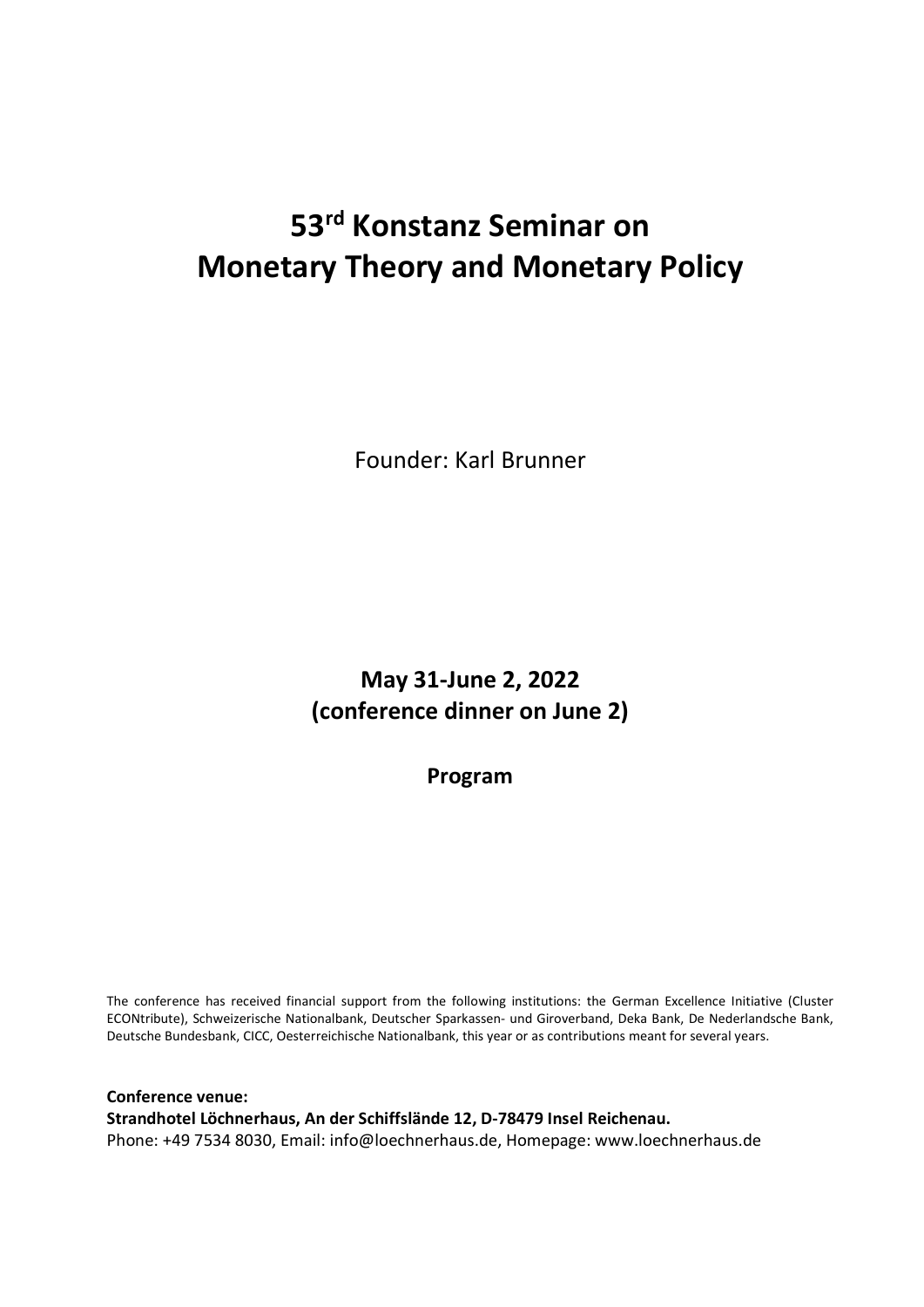## Tuesday, May 31<sup>st</sup>

Each paper is allocated 75 minutes: 30 min. presenter, 15 min. discussant, 30 min. general discussion. The conference, travel restrictions permitting, will be held on-site only.

| <b>Early Evening Session:</b> | $18:00 - 19:15$                                                                                                                                                                                     |
|-------------------------------|-----------------------------------------------------------------------------------------------------------------------------------------------------------------------------------------------------|
| Paper                         | Alaïs Martin-Baillon, Sciences Po<br>Should Monetary Policy Care about Redistribution? Optimal Fiscal<br>and Monetary Policy with Heterogeneous Agents<br>(with François Le Grand and Xavier Ragot) |
| <b>Discussant</b>             | Anna Rogantini Picco (Sveriges Riksbank)                                                                                                                                                            |
| Dinner:                       | 20:00 (Strandhotel Löchnerhaus)                                                                                                                                                                     |

## Wednesday, June 1st

| <b>Morning Session:</b> | $9:00 - 11:45$                                                                                                                                                                                 |
|-------------------------|------------------------------------------------------------------------------------------------------------------------------------------------------------------------------------------------|
| Paper                   | Galo Nuño, Banco de España<br>Firm Heterogeneity, Capital Misallocation and<br><b>Optimal Monetary Policy</b><br>(with Beatriz Gonzalez, Dominik Thaler, and Silvia Albrizio)                  |
| <b>Discussant</b>       | Agnieszka Markiewicz (Erasmus U Rotterdam)                                                                                                                                                     |
| <b>Coffee</b>           | $10:15 - 10:30$                                                                                                                                                                                |
| Paper                   | <b>Stephie Fried, Arizona State U and San Francisco Fed</b><br>Understanding the Inequality and Welfare Impacts of<br><b>Carbon Tax Policies</b><br>(with Kevin Novan and William B. Peterman) |
| Discussant              | <b>Simon Fuchs</b> (Federal Reserve Bank of Atlanta)                                                                                                                                           |
| Lunch:                  | 12:30 - 14:00 (Strandhotel Löchnerhaus)                                                                                                                                                        |
| Break afterwards.       |                                                                                                                                                                                                |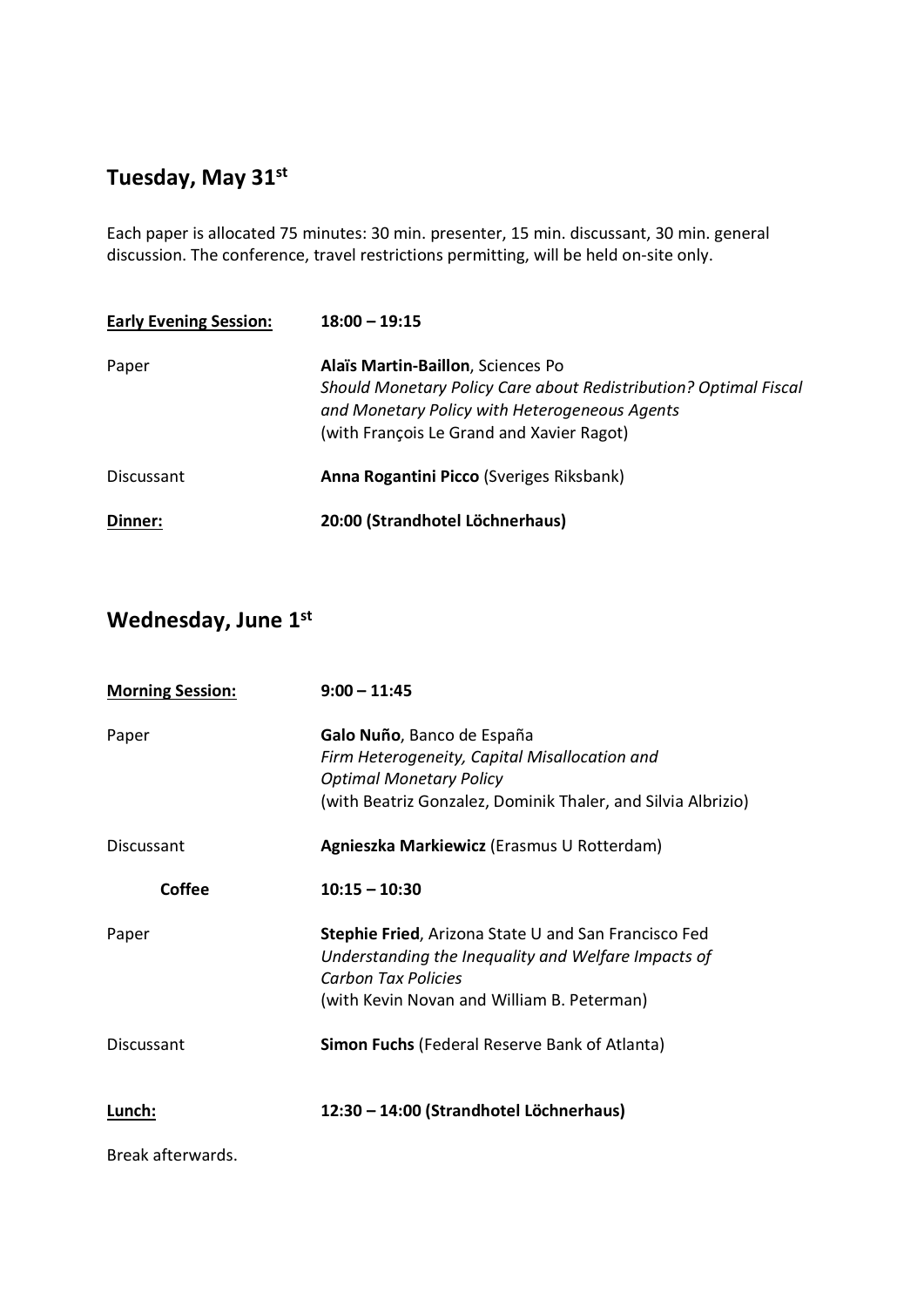| <b>Late Afternoon Session:</b> | $16:45 - 19:30$                                                                                                                                                                |
|--------------------------------|--------------------------------------------------------------------------------------------------------------------------------------------------------------------------------|
| Paper                          | Kjetil Storesletten, U Minnesota<br>Business Cycles During Structural Change: Arthur Lewis' Theory from<br>a Neoclassical Perspective<br>(with Bo Zhao and Fabrizio Zilibotti) |
| <b>Discussant</b>              | <b>Gregor Boehl (University of Bonn)</b>                                                                                                                                       |
| <b>Break</b>                   | $18:00 - 18:15$                                                                                                                                                                |
| Paper                          | Harris Dellas, U Bern<br>Public Debt as Private Liquidity: Optimal Policy<br>(with George-Marios Angeletos and Fabrice Collard)                                                |
| Discussant                     | Dmitriy Sergeyev (Bocconi U)                                                                                                                                                   |
| Dinner:                        | 20:00 (Strandhotel Löchnerhaus)                                                                                                                                                |

## Thursday, June 2nd

| <b>Morning Session:</b> | $9:00 - 11:45$                                                                                                             |
|-------------------------|----------------------------------------------------------------------------------------------------------------------------|
| Paper                   | Gauti Eggertsson, Brown U<br>The Aging Hypothesis<br>(with Neil R. Mehrothra)                                              |
| <b>Discussant</b>       | Guido Ascari, De Nederlandsche Bank and U Pavia                                                                            |
| Coffee                  | $10:15 - 10:30$                                                                                                            |
| Paper                   | Salome Baslandze, Federal Reserve Bank of Atlanta<br>Entrepreneurship through Employee Mobility, Innovation, and<br>Growth |
| <b>Discussant</b>       | Ruediger Bachmann, Notre Dame                                                                                              |
| Lunch:                  | 12:30 - 14:00 (Strandhotel Löchnerhaus)                                                                                    |
| Break afterwards.       |                                                                                                                            |